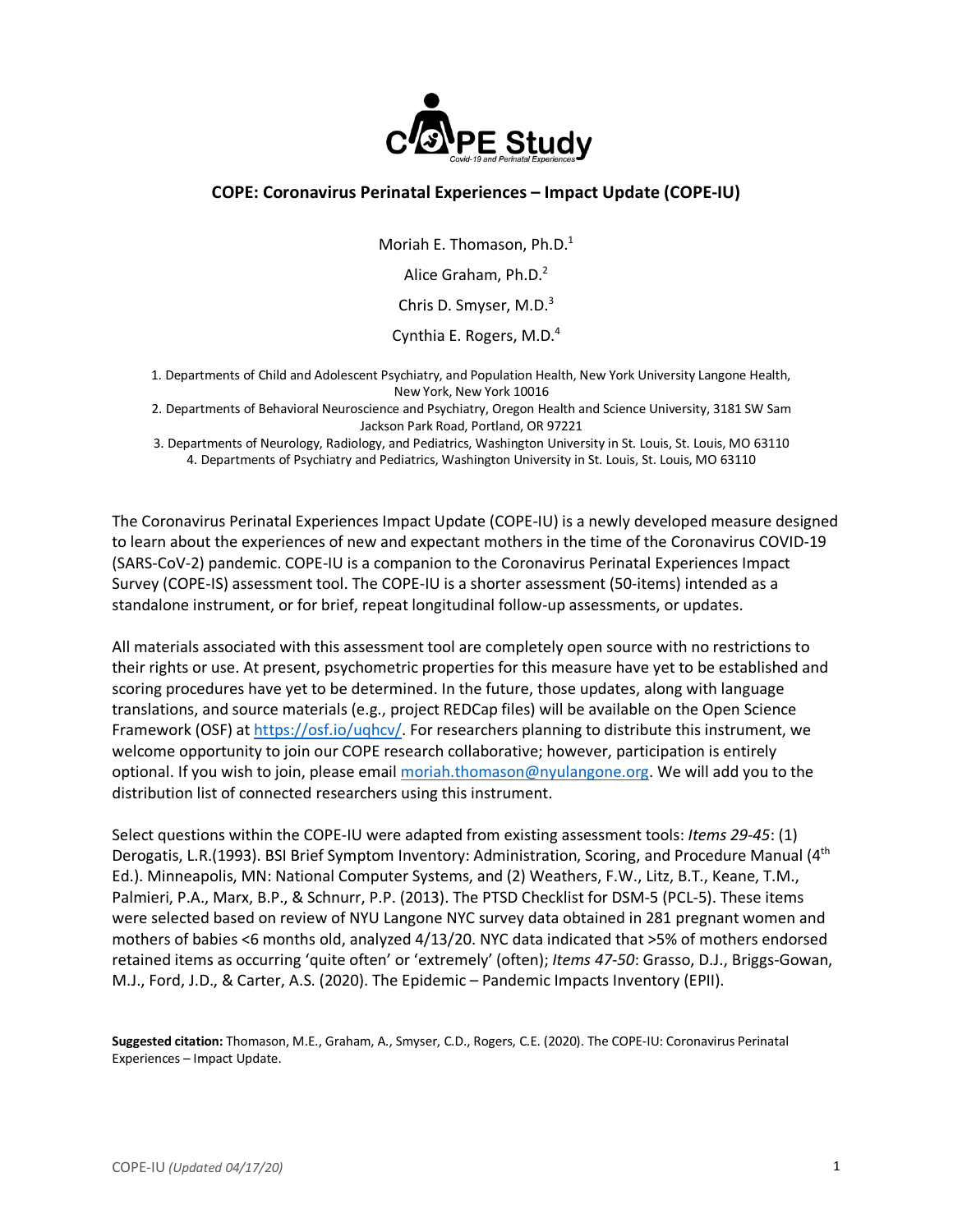

# **COPE: Coronavirus Perinatal Experiences - Impact Update (COPE-IU)**

## **PART 1: COVID-19 EXPOSURES AND SYMPTOMS (SELF AND FAMILY)**

We are interested in whether you and your family have been exposed to or are experiencing any symptoms like those seen in COVID-19.

> Major symptoms: fever or chill, cough, shortness of breath. Minor symptoms: sore throat, headache, muscle or body aches, runny nose, fatigue, diarrhea/nausea, vomiting, loss of smell or taste, itchy/red eyes.

## **1. For all of the following people, please indicate which has occurred. Check all that apply.**

*ROWS (self, partner, newborn, other children, other living in home) Section i. COLUMN: (1) No symptoms, (2) currently have symptoms, (3) symptoms in the past Section ii. COLUMN: (1) Never tested, (2) Tested positive for COVID-19, (3) Tested negative for COVID-19, (4) Tested and waiting for results* If click (self) tested, conditional response: **Date of test: \_\_\_\_\_\_\_\_\_\_\_**

**2. In general, how distressed are you about COVID-19 related symptoms or potential illness in you or your loved ones?** 

*(Likert scale 1-7, 1 = No distress, 7 = Highly distressed)*

# **PART 2: COVID-19 ADJUSTMENTS**

We would like to learn how the coronavirus disease pandemic has changed your daily life, experiences and feelings. For each statement below, please describe how the coronavirus disease pandemic is affecting you.

## **During the past 7 days, much has the COVID-19 outbreak disrupted your ability to …**

**3.** Engage in social activities?

*Likert 1-7: No disruption – Extreme disruption*

## **4.** Engage in work activities?

*Likert 1-7: No disruption – Extreme disruption*

**5.** Engage in physical activities (any form of exercise, including walking, running, playing)? *Likert 1-7: No disruption – Extreme disruption*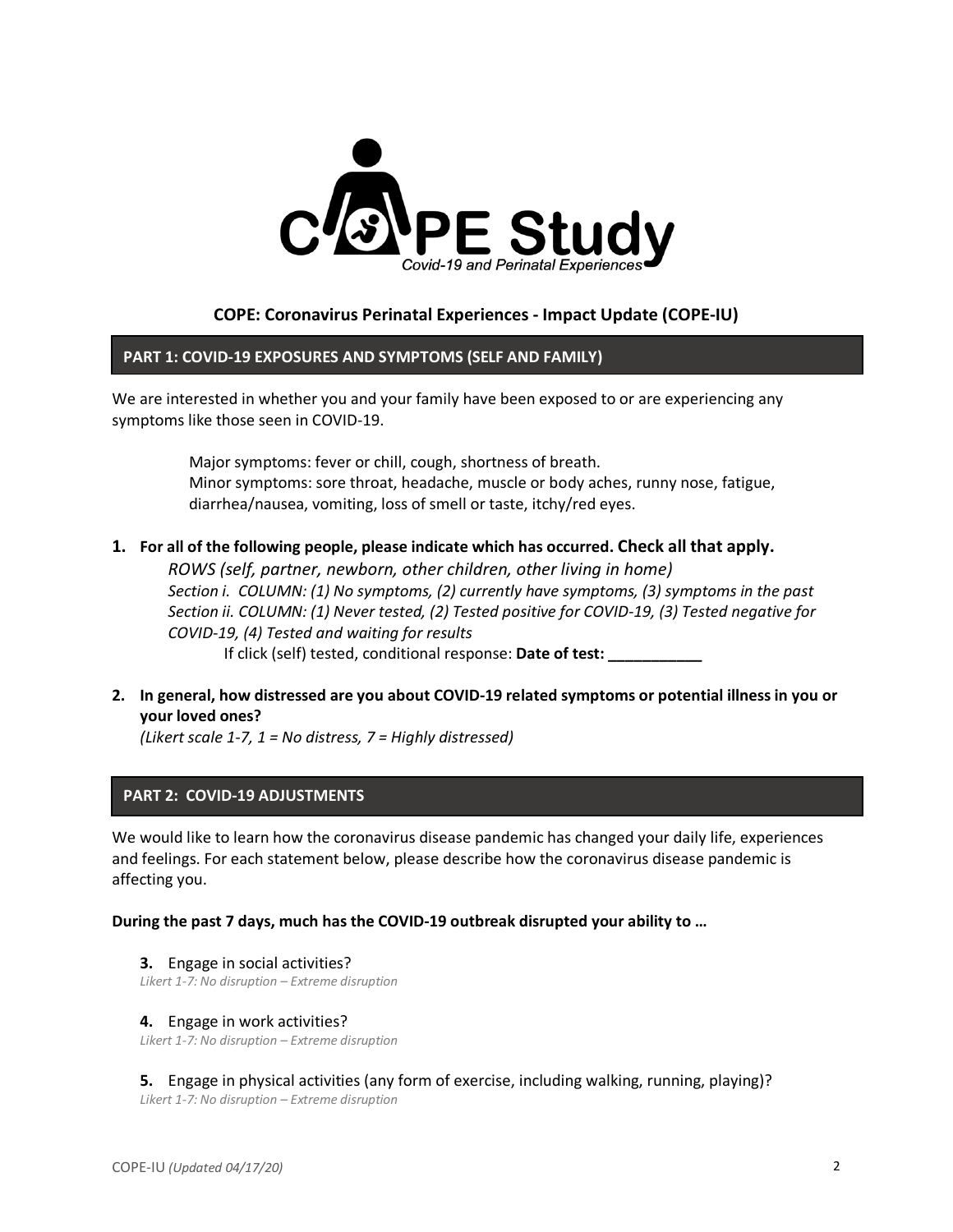#### **6.** Leave your house?

*Likert 1-7: No disruption – Extreme disruption*

#### **7.** Receive emotional support from family or friends?

*Likert 1-7: No disruption – Extreme disruption*

*(Overall level of disruption to be computed from the above measures)*

#### **During the past 7 days, how much has the COVID-19 outbreak caused…**

## **8.** Negative impact on your life?

*Likert 1-7: No negative impact – Extreme negative impact*

#### **9.** Conflict or fighting between family members?

*Likert 1-7: No conflict – Extreme conflict*

#### **10.** Feeling that you are not in control?

*Likert 1-7: No loss of control – Extreme loss of control*

#### **11.** Sleep problems?

*Likert 1-7: No sleep problems – Extreme sleep problems*

#### **12.** Reduced daily energy levels?

*Likert 1-7: No loss in energy – Extreme loss in energy*

#### **During the past 7 days how much did COVID-19 change these aspects of your life…**

**13.** Employment? *Likert 1-7: No change – Extreme change*

### **14.** Your living arrangements?

*Likert 1-7: No change – Extreme change*

### **15.** Health of you or your family members?

*Likert 1-7: No change – Extreme change*

## **16.** Your access to health care?

*Likert 1-7: No change – Extreme change*

## **17.** Rules or restrictions about shelter-in-place in your community?

*Likert 1-7: No change – Extreme change*

#### **During the past 7 days, on how many days did you…**

*(0-7 days are option, +decline to answer)*

## **18.** Meditate or use mindfulness strategies for more than 5 minutes?

#### **19.** Wake up feeling like you got a good night of sleep?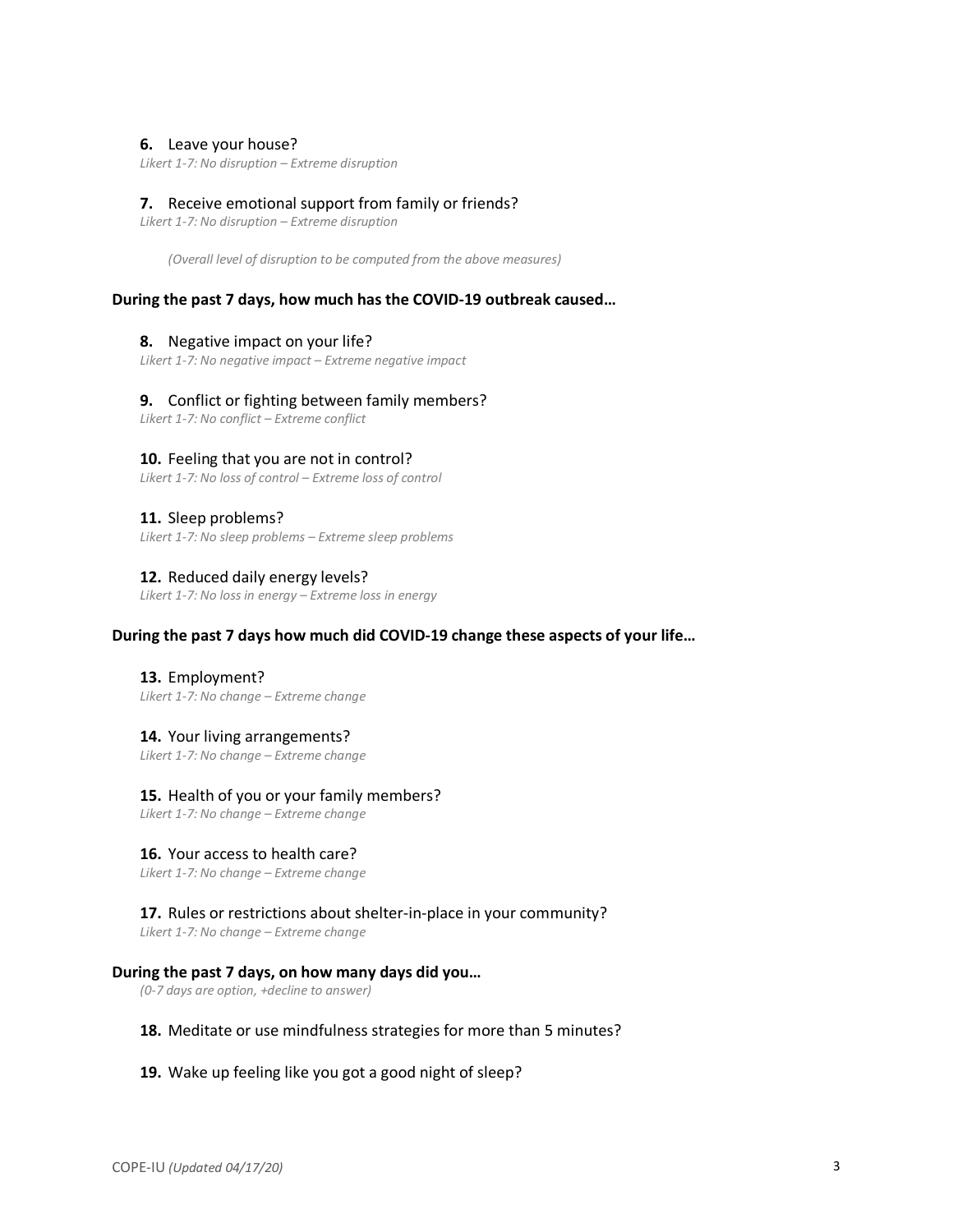- **20.** Talk to friends or family on the phone more than 30 minutes?
- **21.** Engage in a religious service or practice?
- **22.** Engage in physical activity for more than 30 minutes (such as walking, hiking, climbing stairs, yoga, running, weight lifting, push-ups, sit-ups)?
- **23.** Drink one or more drinks of an alcoholic beverage?
- **24.** Use marijuana or hashish?
- **25.** Use recreational or illegal drugs (not including marijuana)?
- **26.** Use nicotine products (including cigarettes, e-cigarettes, cigars, vaping, chew, dip or JUUL)?
- **27.** Watch TV/movies on any kind of screen for more than 3 hours (including TV and game shows, movies, sale channels like QVC, YouTube videos, documentaries)?
- **28.** Use social media (such as Instagram, Facebook, Twitter, Snapchat, Pinterest, Viber, YouTube, LinkedIn, Tumblr, QZone)?

# In the past 7 days, including today, how often were you distressed by:

*COLUMNS: Not at all, A little bit, Moderate, Quite often, Extremely*

- **29.** Feeling no interest in things
- **30.** Nervousness or shakiness inside
- **31.** Feeling lonely
- **32.** Feeling tense or keyed up
- **33.** Nausea or upset stomach
- **34.** Feeling blue
- **35.** Suddenly scared for no reason
- **36.** Feeling hopeless about the future
- **37.** Feeling fearful
- **38.** Feeling super alert or watchful or on guard
- **39.** Having difficulty concentrating
- **40.** Trouble experiencing positive feelings
- **41.** Feeling guilty or blaming yourself
- **42.** Feeling irritable, angry or aggressive
- **43.** Repeated disturbing and unwanted thoughts about the COVID-19 outbreak
- **44.** Repeated disturbing dreams about the COVID-19 outbreak
- **45.** Trying to avoid information or reminders about the COVID-19 outbreak
- **46.** What is your greatest source of stress due to the COVID-19 outbreak right now? (check only one)
	- a. Health concerns
	- b. Financial concerns
	- c. Impact on your child